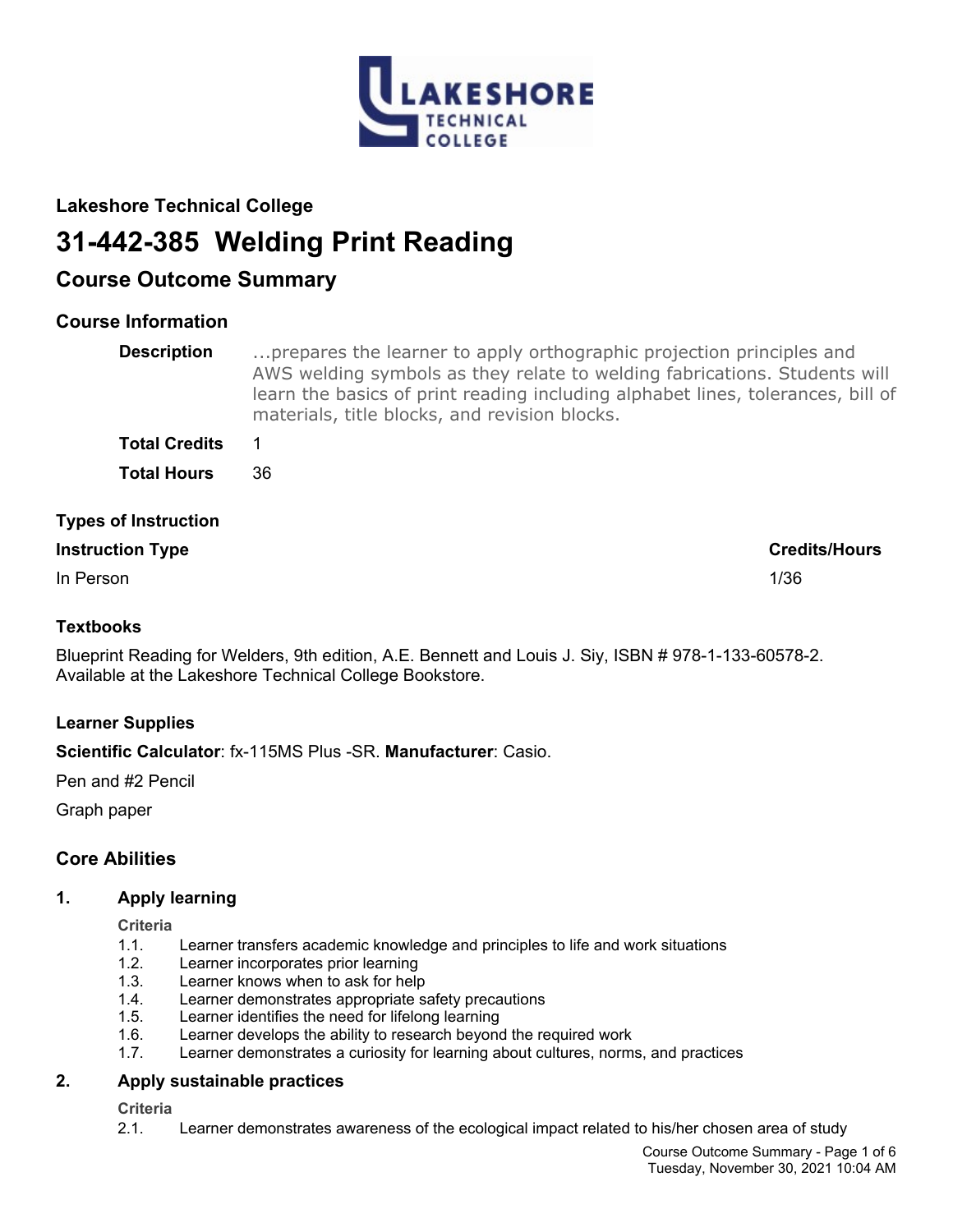- 2.2. Learner identifies environmental conservation strategies
- 2.3. Learner can identify how sustainable practices produce a lean work environment
- 2.4. Learner incorporates sustainable practices (environmental, economic, social, and cultural) during the decision making process

#### **3. Communicate effectively**

**Criteria**

- 3.1. Learner comprehends written materials
- 3.2. Learner writes clearly, concisely, and accurately
- 3.3. Learner adjusts communication style in order to meet the needs of others
- 3.4. Learner demonstrates active listening skills
- 3.5. Learner uses culturally appropriate verbal and non-verbal communication methods

#### **4. Demonstrate critical thinking**

**Criteria**

- 4.1. Learner determines issues that merit action<br>4.2. Learner takes initiative in the problem solvin
- Learner takes initiative in the problem solving processes
- 4.3. Learner makes decisions considering alternatives and consequences
- 4.4. Learner refines action plans based on evaluation of feedback
- 4.5. Learner identifies interdependencies of world issues & events

#### **5. Demonstrate responsible and professional workplace behaviors**

**Criteria**

- 5.1. Learner displays behavior consistent with the ethical standards within a discipline or profession
- 5.2. Learner follows policies and procedures
- 5.3. Learner attends class as mandated by the instructor
- 5.4. Learner completes assignments on time
- 5.5. Learner exhibits academic honesty
- 5.6. Learner accepts responsibility and accountability for his/her actions
- 5.7. Learner demonstrates time management and task prioritization
- 5.8. Learner demonstrates ability to handle ambiguity and unfamiliar situations

### **6. Integrate technology**

**Criteria**

- 6.1. Learner determines which tasks can be performed more efficiently by using technology
- 6.2. Learner uses technology to perform tasks more efficiently
- 6.3. Learner adapts to changing/emerging technology
- 6.4. Learner selects culturally appropriate technology/tools to communicate with diverse groups

### **7. Respect and appreciate diversity**

#### **Criteria**

- 7.1. Learner demonstrates respectful workplace actions for successfully working with a diverse workforce (race, color, creed, national origin, religion, age, sex, sexual orientation, disability, and other differences).
- 7.2. Learner observes business customs/etiquette, time zone differences, and holidays
- 7.3. Learner identifies own bias and can adapt to the customs and practices of others
- 7.4. Learner demonstrates respectful behavior for living/working in a diverse society

### **8. Use mathematics effectively**

**Criteria**

- 8.1. Learner solves real world problems using mathematics
- 8.2. Learner measures accurately
- 8.3. Learner analyzes graphical information
- 8.4. Learner demonstrates an understanding of world measurements and foreign currency exchange

### **9. Work cooperatively**

**Criteria**

- 9.1. Learner contributes to a group with ideas, suggestions, and effort
- 9.2. Learner completes his/her share of tasks necessary to complete a project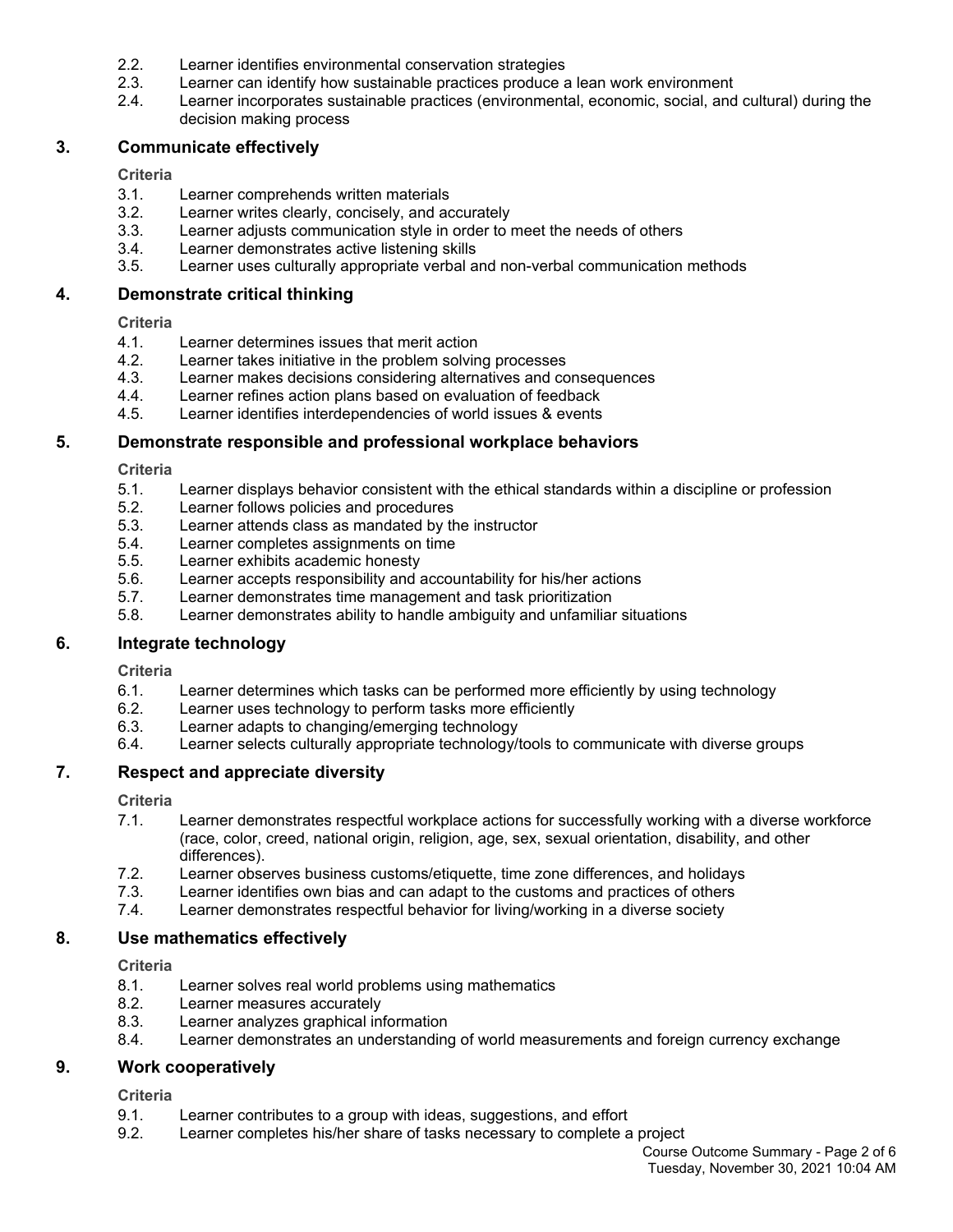- 9.3. Learner encourages team members by listening and responding appropriately to their contributions
- 9.4. Learner maintains self control
- 9.5. Learner resolves differences for the benefit of the team
- 9.6. Learner accepts constructive feedback
- 9.7. Learner effectively establishes rapport and builds situationally appropriate relationships

# **Program Outcomes**

### **1. Demonstrate industry recognized safety practices**

**Criteria**

- 1.1. you demonstrate proper inspection and use of personal protective equipment (PPE)
- 1.2. you demonstrate proper inspection and use of ventilation equipment as required
- 1.3. you demonstrate proper Hot Zone operation as required
- 1.4. you explain proper use of precautionary labeling and SDS information
- 1.5. you demonstrate proper inspection and operation of equipment used for each process
- 1.6. you maintain a safe work environment
- 1.7. you demonstrate proper material handling techniques

### **Course Competencies**

### **1. Identify the types of lines and views found on prints commonly used in the metal working field**

**Assessment Strategies**

- 1.1. Review Questions
- 1.2. Written Objective Test

**Criteria**

- 1.1. you identify basic types of lines and views found on a metalworking drawing with minimum grade of 80%.
- 1.2. you satisfactorily complete the written objective test.

#### **Learning Objectives**

- 1.a. Identify and describe alphabet lines and how they are used on a metalworking drawing
- 1.b. Identify two different methods in which an object can be represented on a drawing
- 1.c. Identify the proper orientation of views used on an orthographic projection drawing

### **2. Perform basic sketching techniques**

#### **Assessment Strategies**

- 2.1. Review Questions<br>2.2. Written Obiective T
- 2.2. Written Objective Test

### **Criteria**

*You will know you are successful when:*

- 2.1. you perform basic sketching techniques.
- 2.2. you peform sketching techniques found on a metalworking drawing with minimum grade of 80%.
- 2.3. you satisfactorily complete the written objective test.

#### **Learning Objectives**

- 2.a. Discuss the purpose of sketching and how it relates to metalworking drawings 2.b. Create an orthographic sketch
- Create an orthographic sketch
- 2.c. Create an oblique pictoral drawing
- 2.d. Create an isometric pictoral drawing

### **3. Interpret how notes and specifications are used on metalworking drawings**

#### **Assessment Strategies**

- 3.1. Review Questions
- 3.2. Written Objective Test

**Criteria**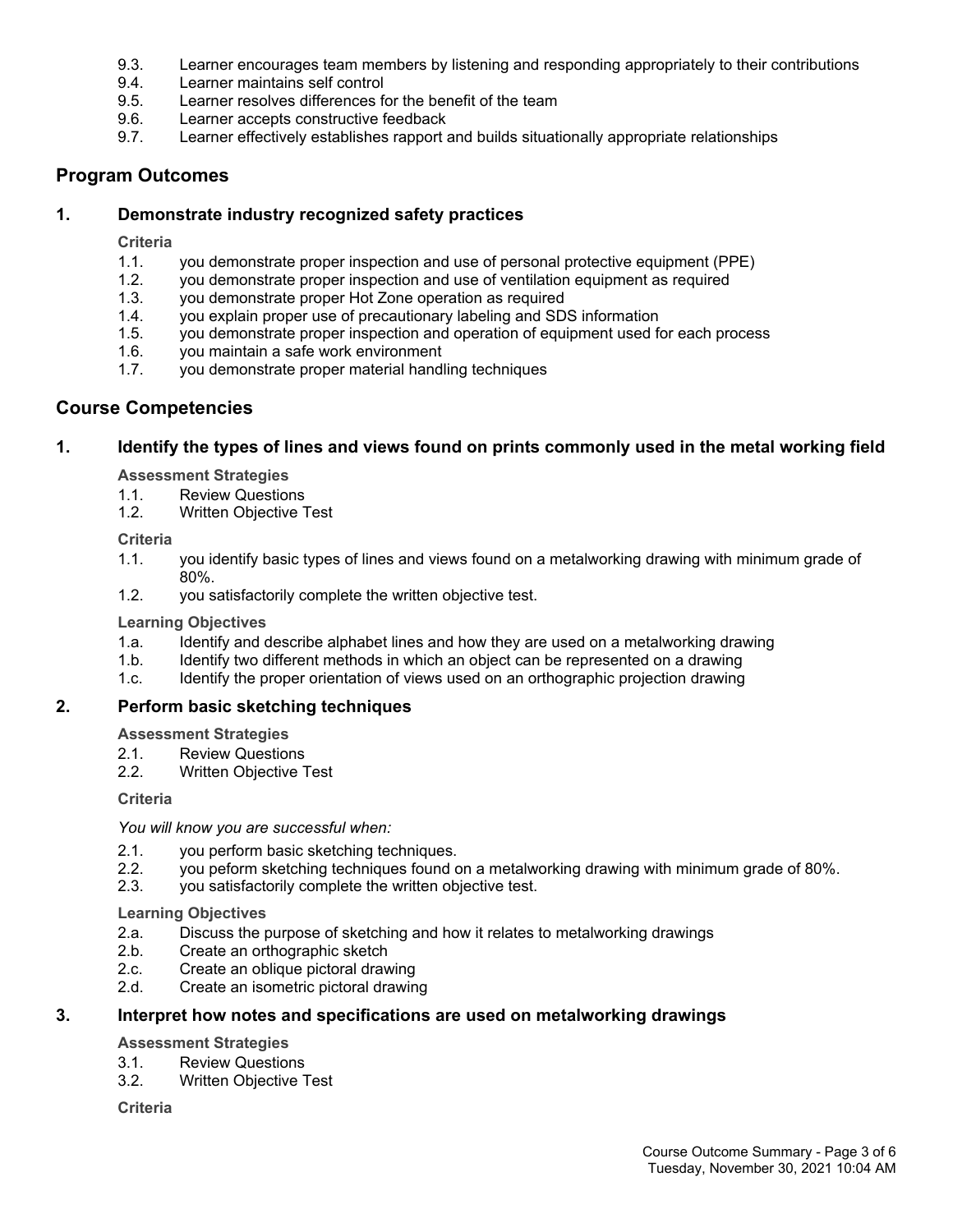*You will know you are successful when:*

- 3.1. you identify how notes and specifications pertain to metalworking drawing with minimum grade of 80%.
- 3.2. you satisfactorily complete the written objective test.

**Learning Objectives**

- 3.a. Identify the typical information contained within a title block
- 3.b. Describe the difference between a general note and a local note
- 3.c. Identify the proper location for specifications

### **4. Interpret dimensions and dimensioning systems used on metalworking prints**

**Assessment Strategies**

- 4.1. Review Questions
- 4.2. Written Objective Test

**Criteria**

- 4.1. you identify demensions and demensioning systems used on metalworking drawings with minimum grade of 80%.
- 4.2. you satisfactorily complete the written objective test.

#### **Learning Objectives**

- 4.a. Identify and describe the difference between size and location dimensions
- 4.b. Identify common terms used with dimensioning
- 4.c. Describe what a tolerance is and how it relates to fabrication accuracy

### **5. Interpret a bill of materials for detailed specifications of individual parts that make up weldments**

#### **Assessment Strategies**

- 5.1. Review Questions
- 5.2. Written Objective Test

#### **Criteria**

- 5.1. you interpret a bill of materials for detailed specifications on a metalworking drawing with minimum grade of 80%.
- 5.2. you satisfactorily complete the written objective test.

#### **Learning Objectives**

- 5.a. Describe the importance of a bill of materials (BOM)
- 5.b. Identify item number, quantity and description of a particular part by looking at a bill of materials (BOM)

### **6. Identify common structural shapes that are used in the metal working field**

#### **Assessment Strategies**

- 6.1. Review Questions
- 6.2. Written Objective Test

**Criteria**

*You will know you are successful when:*

- 6.1. you interpret a common structural shapes used in a metalworking drawing with minimum grade of 80%.
- 6.2. you satisfactorily complete the written objective test.

#### **Learning Objectives**

- 6.a. Use appropriate terminology to describe structural shapes
- 6.b. Identify common structural shapes used in weldments by shape
- 6.c. Use mill steel book to identify pipe sizes based on the schedule number system

### **7. Identify detailed, auxilary, assembly drawings and how they pertain to metalworking drawings**

#### **Assessment Strategies**

- 7.1. Review Questions
- 7.2. Written Objective Test

**Criteria**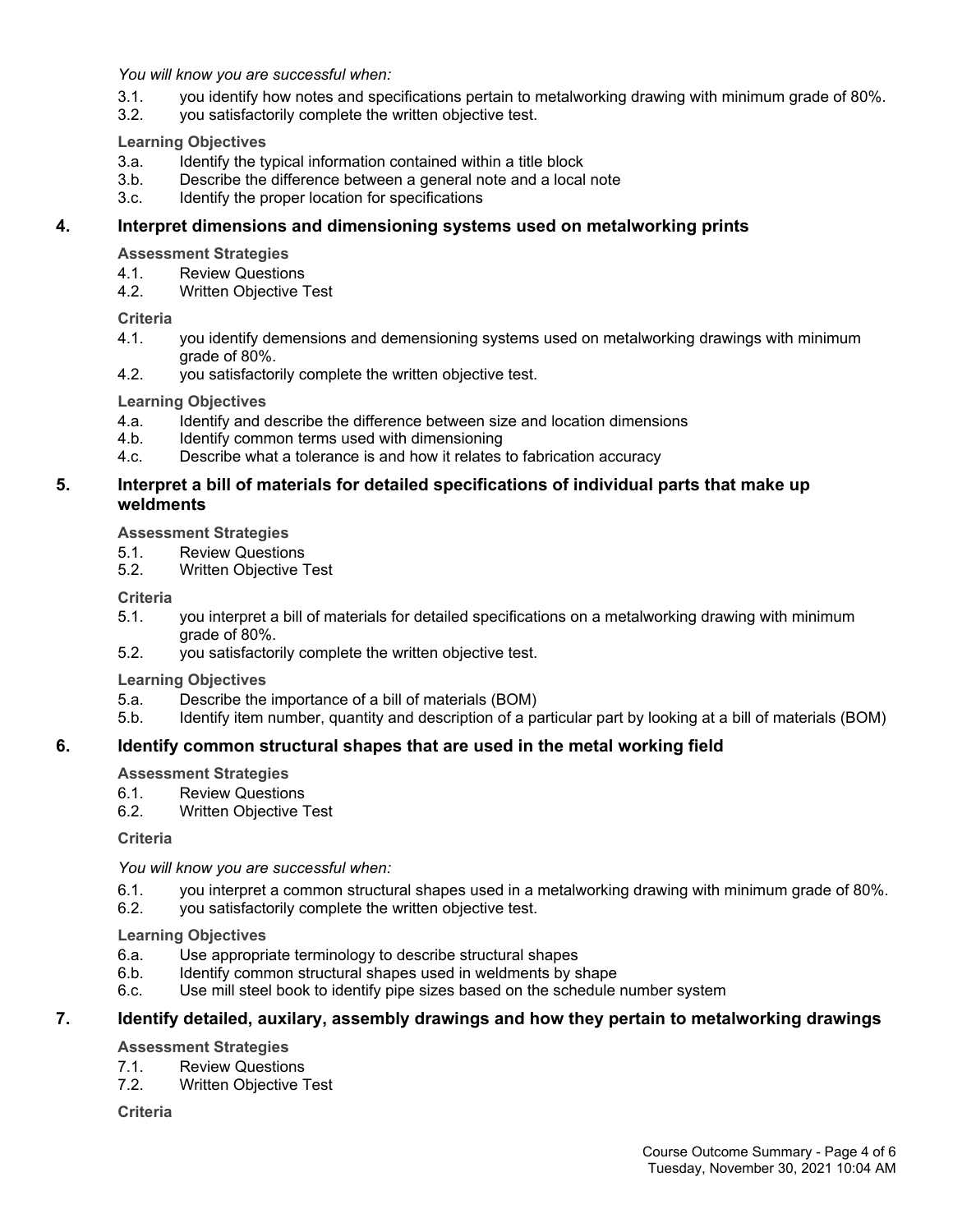*You will know you are successful when:*

- 7.1. you identify detailed, auxillary and assembly drawings and how they pertain to metalworking drawings with minimum grade of 80%.
- 7.2. you satisfactorily complete the written objective test.

### **Learning Objectives**

- 7.a. Determine when a detailed drawing should be used and the proper placement of the detail
- 7.b. List the components that make up a detailed drawing
- 7.c. Identify an auxillary view and describe when it is typically used
- 7.d. Determine the proper location of an enlarged view
- 7.e. List the components that make up an assembly drawing

### **8. Identify and interpret section views on a metalworking drawing or print**

**Assessment Strategies**

- 8.1. Review Questions
- 8.2. Written Objective Test

### **Criteria**

- 8.1. you identify and interpret section views on metalworking drawings with minimum grade of 80%.
- 8.2. you satisfactorily complete the written objective test.

### **Learning Objectives**

- 8.a. Identify the six major section views used in metalworking drawings
- 8.b. Describe the purpose of using section veiws
- 8.c. Locate where section views can be found on a metalworking drawing

### **9. Explain the meaning and use of each element of a welding symbol**

**Assessment Strategies**

- 9.1. Review Questions
- 9.2. Written Objective Test

### **Criteria**

*You will know you are successful when:*

- 9.1. Explain the meaning and location of each elelent of a welding symbol with a minimum grade of 80%
- 9.2. you satisfactorily complete the written objective test.

### **Learning Objectives**

- 9.a. List the basic elemnets of welding symbols
- 9.b. Interpret which side of the welded joint the weld gets placed on
- 9.c. Explain a welding symbol by developing a pattern to follow (Order of Operations)

### **10. Identify the five basic joints/types used in welding fabrications**

### **Assessment Strategies**

- 10.1. Review Questions
- 10.2. Written Objective Test

**Criteria**

*You will know you are successful when:*

- 10.1. you identify the five basic joints/types that are used in the metalworking process with minimum grade of 80%.
- 10.2. you satisfactorily complete the written objective test.

**Learning Objectives**

- 10.a. Identify butt, corner, tee, lap and edge joints
- 10.b. Use standard nomeclature used in joint geometry

### **11. Interpret welding symbols used for fillet and groove welds**

### **Assessment Strategies**

- 11.1. Review Questions
- 11.2. Written Objective Test